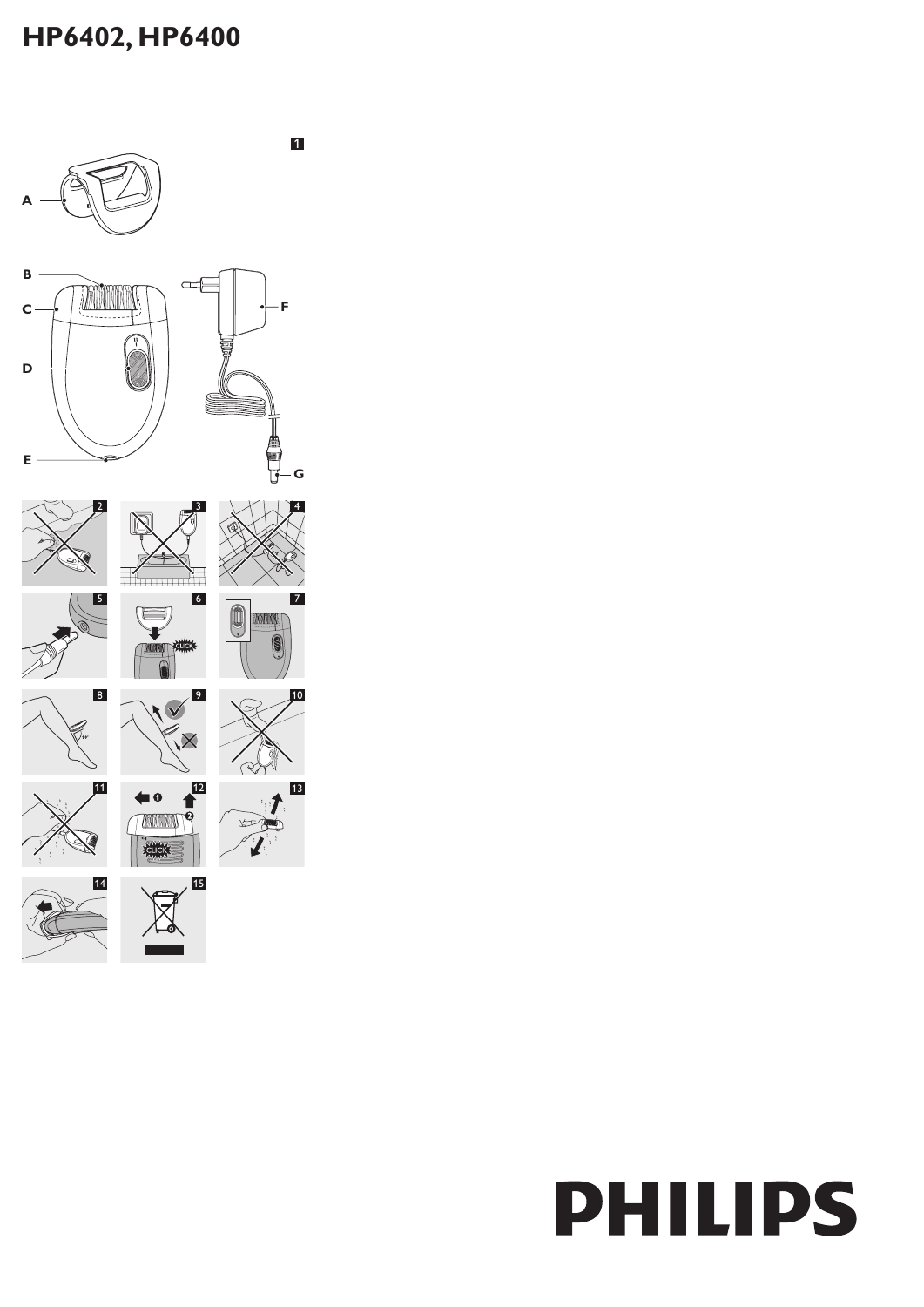# **English**

# **Introduction**

Congratulations on your purchase and welcome to Philips! To fully benefit from the support that Philips offers, register your product at www.philips.com/welcome. With your new epilator you can remove unwanted hair quickly, easily and effectively. Its rotating discs catch even the shortest hairs (down to 0.5mm) and pull them out by the root.

# **Efficiency cap (HP6402/HP6401 only)**

Your epilator comes with an efficiency cap that ensures ideal contact with the skin so that hairs are removed effectively in one stroke.

# **General description (Fig. 1)**

- **A** Efficiency cap (HP6402/HP6401 only)
- **B** Epilating discs
- **C** Epilating head
- **D** On/off slide
- $Q = \text{off}$ -
- $I = normal speed$ -
- $II = high speed$ -
- **E** Socket for appliance plug
- **F** Adapter

# **G** Small plug

# **Important**

Read this user manual carefully before you use the appliance and save it for future reference.

# **Danger**

Keep the appliance and the adapter dry. -

- Do not use the appliance near or over a washbasin or bath filled with water (Fig. 2). -
- Do not use the appliance in the bath or in the shower (Fig. 3). -
- If you use the appliance in the bathroom, do not use an extension cord (Fig. 4). -

# **Warning**

- Only use the appliance in combination with the adapter supplied. -
- Do not use the appliance or the adapter if it is damaged. -
- If the adapter is damaged, always have it replaced with one of the original type in order to avoid a hazard. -
- The adapter contains a transformer. Do not cut off the adapter to replace it with another plug, as this causes a hazardous situation. -
- This appliance is not intended for use by persons (including children) with reduced physical, sensory or mental capabilities, or lack of experience and knowledge, unless they have been given supervision or instruction concerning use of the appliance by a person responsible for their safety. -
- Children should be supervised to ensure that they do not play with the appliance. -

# **Caution**

- This appliance is only intended for removing women's body hair from the legs. Do not use it for any other purpose. -
- To prevent damage and injuries, keep the **running** appliance (with or without attachment) away from scalp hair, eyebrows, eyelashes, clothes, threads, cords, brushes etc. -
- Do not use the appliance on irritated skin or skin with varicose veins, rashes, spots, moles (with hairs) or wounds without consulting your doctor first. People with a reduced immune response or people who suffer from diabetes mellitus, haemophilia or immunodeficiency should also consult their doctor first. -
- Your skin may become a little red and irritated the first few times you use the epilator. This phenomenon is absolutely normal and quickly disappears. As you use the appliance more often, your skin gets used to epilation, skin irritation decreases and -

regrowth becomes thinner and softer. If the irritation has not disappeared within three days, we advise you to consult a doctor.

Do not use the epilating head or efficiency cap (HP6402/HP6401 only) if it is damaged or broken, as this may cause injury.

# **Electromagnetic fields (EMF)**

This Philips appliance complies with all standards regarding electromagnetic fields (EMF). If handled properly and according to the instructions in this user manual, the appliance is safe to use based on scientific evidence available today.

# **Using the appliance**

# *Note: Clean the epilating head before first use.*

# **Epilation tips**

-

-

-

- When you use the appliance for the first time, we advise you to try it out on an area with only light hair growth to get accustomed to the epilation process. -
- Epilation is easier just after taking a bath or shower. Make sure your skin is completely dry when you start epilating. -
- Make sure your skin is clean, entirely dry and free from grease. Do not use any cream before you start epilating. -
- Epilation is easier and more comfortable when the hair has the optimum length of 3–4 mm. If the hairs are longer, we recommend that you shave first and epilate the shorter regrowing hairs after 1 or 2 weeks. -
- When you epilate for the first time, we advise you to epilate in the evening, so that any reddening that develops can disappear overnight. -
- While epilating stretch your skin with your free hand. This lifts up the hairs and helps to minimise the pulling sensation. -
- For optimal performance, place the appliance on the skin at right angles (90°) with the on/off slide pointing in the direction in which you are going to move the appliance. Guide the appliance across the skin against the direction of hair growth in a slow, continuous movement without exerting any pressure.
- On some areas, hair may grow in different directions. In this case, it may be helpful to move the appliance in different directions to achieve optimal results. -
- To relax the skin, we advise you to apply a moisturising cream after epilation. -
- Fine hair that regrows might not grow up to the skin surface. The regular use of an exfoliating sponge or cream (e.g. during showering) helps to prevent ingrowing hair as the gentle scrubbing action removes the upper skin layer and fine hair can get through to the skin surface.

# **Connecting the appliance**

- 1 Insert the appliance plug into the appliance (Fig. 5).
- 2 Insert the adapter into the wall socket.

# **Epilating the legs**

We advise you to start epilating with the efficiency cap (HP6402/HP6401 only).

If you already have some experience with epilation, you can simply use the epilating head without any attachment.

1 HP6402/HP6401 only: Put the efficiency cap on the epilating head (Fig. 6).

# 2 Select the desired speed to switch on the appliance (Fig. 7).

Preferably use speed II. Switch to speed I for areas with little hair growth, for hard-to-reach areas and for areas where bones are located directly beneath the skin, such as knees and ankles.

# **3** Stretch the skin with your free hand to make the hairs stand upright.

- **4** Place the epilator perpendicularly onto the skin with the on/off slide pointing in the direction in which you are going to move the appliance (Fig. 8).
- 5 Move the appliance slowly over the skin, against the direction of hair growth. (Fig. 9) Press the appliance lightly onto the skin.

# **Cleaning and maintenance**

*Note: Make sure the appliance is switched off and unplugged before you start to clean it.* 

# Never use scouring pads, abrasive cleaning agents or aggressive liquids such as petrol or acetone to clean the appliance.

- Never rinse the appliance or the adapter under the tap (Fig. 10). -
- Keep the appliance and the adapter dry (Fig. 11). -

# **Cleaning the appliance**

- **1** Push the epilating head in the direction of the arrows on the back of the appliance (1) and remove it (2) (Fig. 12).
- 2 Rinse the epilating head under the tap for 5-10 seconds while turning it.
- 3 Shake the epilating head firmly (Fig. 13).
- **4** Dry the epilating head thoroughly with a tea towel.

*Note: Make sure the epilating head is completely dry before you place it back onto the appliance.*

# **Cleaning the efficiency cap (HP6402/HP6401 only)**

- 1 Remove the efficiency cap from the epilating head (Fig. 14).
- 2 Rinse the efficiency cap under the tap while turning it.
- **3** Dry the efficiency cap before you use or store it.

*Note: Make sure the efficiency cap is completely dry before you place it back onto the epilating head.*

# **Replacement**

All parts of the appliance can be replaced. If you need to replace one the parts, go to your Philips dealer or an authorised Philips service centre.

# **Environment**

Do not throw away the appliance with the normal household waste at the end of its life, but hand it in at an official collection point for recycling. By doing this, you help to preserve the environment (Fig. 15). -

### **Guarantee & service**

If you need service or information or if you have a problem, please visit the Philips website at www.philips.com or contact the Philips Consumer Care Centre in your country (you find its phone number in the worldwide guarantee leaflet). If there is no Consumer Care Centre in your country, go to your local Philips dealer.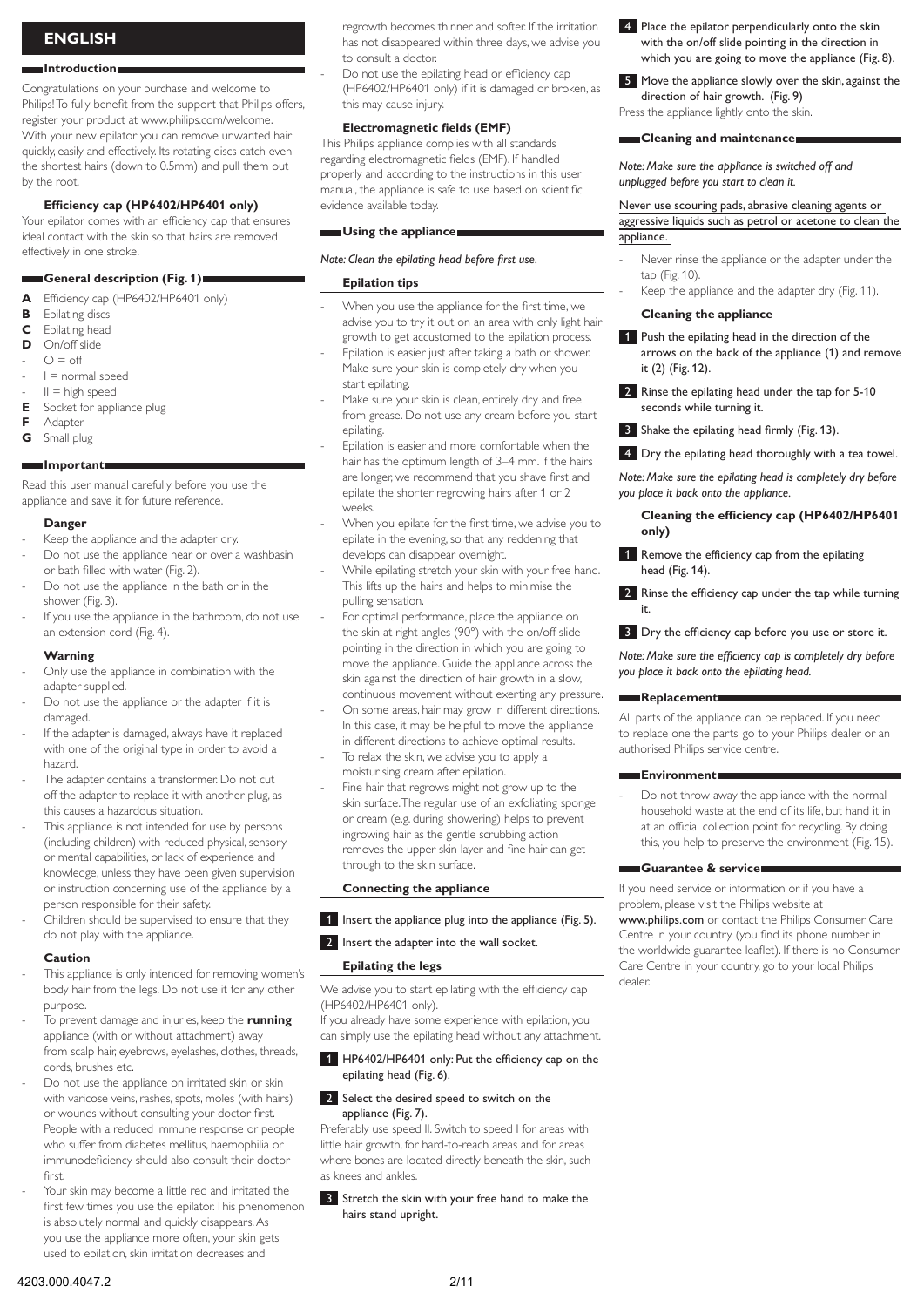# **Dansk**

# **Introduktion**

Tillykke med dit køb og velkommen til Philips! For at få fuldt udbytte af den støtte, Philips tilbyder, skal du registrere dit produkt på www.philips.com/welcome. Med din nye epilator kan du hurtigt, nemt og effektivt fjerne uønsket hårvækst. De roterende skiver fanger selv de korteste hår (helt ned til 0,5 mm) og trækker dem ud med rod.

# **Effektivitetskappe (kun HP6402/HP6401)**

Epilatoren har en effektivitetskappe, der sikrer en perfekt hudkontakt, så hårene fjernes effektivt med ét tag.

# **Generel beskrivelse (fig. 1)**

- **A** Effektivitetskappe (kun HP6402/HP6401)
- **B** Pincetskiver
- **C** Epilatorhoved
- **D** On/off-skydekontakt
- $O =$  off -
- $I = normal$  hastighed -
- II = høj hastighed -
- **E** Tilslutningsstik
- **F** Adapter **G** Lille stik
- 

# **Vigtigt**

Læs denne brugsvejledning omhyggeligt igennem, inden apparatet tages i brug, og gem den til eventuelt senere brug.

# **Fare**

- Både apparat og adapter skal holdes tørre. -
- Brug ikke apparatet nær eller over en håndvask eller et badekar med vand (fig. 2). -
- Brug ikke apparatet i badet eller under bruseren (fig. 3). -
- Hvis du bruger apparatet på badeværelset, må du ikke bruge en forlængerledning (fig. 4). -

### **Advarsel**

- Brug kun apparatet sammen med den medfølgende adapter. -
- Brug ikke apparatet eller adapteren, hvis en af delene er beskadiget. -
- Hvis adapteren beskadiges, skal den altid udskiftes med en original adapter af samme type for at undgå enhver risiko. -
- Adapteren indeholder en transformer og må ikke klippes af og udskiftes med et andet stik, da dette kan være meget risikabelt. -
- Dette apparat er ikke beregnet til at blive brugt af personer (herunder børn) med nedsatte fysiske og mentale evner, nedsat følesans eller manglende erfaring og viden, medmindre de er blevet vejledt eller instrueret i apparatets anvendelse af en person, der er ansvarlig for deres sikkerhed. -
- Apparatet bør holdes uden for børns rækkevidde for at sikre, at de ikke kan komme til at lege med det. -

# **Forsigtig**

- Dette apparat er udelukkende beregnet til fjernelse af kvinders kropsbehåring på benene. Anvend ikke apparatet til andre formål. -
- For at undgå skader og uheld skal apparatet (med og uden tilbehør) altid holdes i sikker afstand fra hovedhår, øjenbryn, øjenvipper, tøj, snore, ledninger, børster o.l., **når det er tændt**. -
- Brug ikke apparatet på irriteret hud eller hud med åreknuder, udslæt, knopper, modermærker (med hår) eller sår uden at konsultere din læge. Personer med svækket immunforsvar eller personer, der lider af diabetes, hæmofili eller nedsat immunforsvar, skal altid først konsultere lægen. -
- Huden bliver måske lidt rød og irriteret de første par gange epilatoren anvendes. Dette er helt normalt og vil hurtigt forsvinde. Efterhånden som huden vænner sig til behandlingen, bliver den mindre irriteret og hårene, der gror ud igen, vil være blødere og tyndere. -

Hvis en eventuel hudirritation ikke er forsvundet efter 3 dage, bør du kontakte lægen.

Anvend ikke epilatorhovedet eller effektivitetskappen (kun HP6402/HP6401), hvis de er beskadigede eller ødelagte, da dette kan forårsage personskade.

# **Elektromagnetiske felter (EMF)**

Dette Philips-apparat overholder alle standarder for elektromagnetiske felter (EMF). Ved korrekt anvendelse i overensstemmelse med instruktionerne i denne brugsvejleding, er apparatet sikkert at anvende, ifølge den videnskabelige viden, der er tilgængelig i dag.

### **Sådan bruges apparatet**

# *Bemærk: Rengør epilatorhovedet, inden apparatet tages i brug første gang.*

# **Tips til epilering**

-

-

-

-

- Første gang apparatet bruges, anbefales det at begynde et sted med let hårvækst, så du gradvist vænner dig til fremgangsmåden ved epilering. -
- Det er lettest at bruge epilatoren lige efter et kareller brusebad, men huden skal være helt tør, inden du starter. -
- Sørg for at huden er ren, helt tør og fri for fedtstoffer. Undlad at bruge nogen former for creme umiddelbart før epilering. -
- Epilering er nemmere og mere behageligt, når hårene højst er 3–4 mm. Hvis hårene er længere, anbefaler vi, at du barberer først og epilerer de korte hår, der vokser ud igen, efter 1 eller 2 uger. -
- Når du skal bruge epilatoren første gang, anbefaler vi dig at gøre det om aftenen, således at eventuelle hudirritationer kan forsvinde i løbet af natten. -
- Stræk huden ud med den frie hånd, når du epilerer. Det løfter hårene og er med til at reducere smertefornemmelsen.
- Apparatet fungerer bedst, hvis du anbringer det i en ret vinkel på huden (90°), og on/off-kontakten vender i den retning, som apparatet skal bevæges i. Før apparatet hen over huden imod hårenes vækstretning -
- i en langsom og konstant bevægelse uden at presse. I nogle områder vokser håret muligvis i forskellige retninger. I så fald kan det være en god ide at bevæge apparatet rundt i forskellige retninger for at opnå det bedste resultat.
- Vi anbefaler, at du smører huden med fugtighedscreme efter brug af epilatoren. -
- De bløde hår, der gror ud igen, når muligvis ikke op til hudens overflade. Hvis du regelmæssigt bruger en eksfolierende svamp eller creme (f.eks. når du er i bad), er det med til at forebygge indgroede hår, da den blide skrubbebevægelse fjerner det øverste hudlag, og de bløde hår kan komme igennem til hudens overflade.

# **Sådan tilsluttes apparatet**

- **1** Sæt det lille apparatstik ind i apparatet (fig. 5).
- 2 Sæt adapteren i en stikkontakt.

# **Epilering af ben**

Vi anbefaler, at du begynder epileringen med effektivitetskappen (kun HP6402/HP6401). Hvis du er vant til epilering, kan du ganske enkelt bruge epilatorhovedet uden noget tilbehør.

# 1 Kun HP6402/HP6401: Sæt effektivitetskappen på epilatorhovedet (fig. 6).

# 2 Tænd apparatet ved at vælge den ønskede hastighed (fig. 7).

Brug som udgangspunkt hastighed II. Skift til hastighed I ved områder med mindre hårvækst, ved svært tilgængelige områder og ved områder, hvor der er knogler lige under huden, f.eks. knæ og ankler.

# 3 Stræk huden ud med den frie hånd, så hårene rejser sig.

- 4 Placér apparatet vinkelret på huden således, at on/off-skydeknappen peger i den retning, du ønsker at bevæge apparatet (fig. 8).
- 5 Bevæg apparatet langsomt hen over huden imod hårenes vækstretning. (fig. 9) Tryk apparatet let mod huden.

# **Rengøring og vedligeholdelse**

*Bemærk: Kontrollér, at apparatet er slukket, og at stikket er trukket ud, før opladningen påbegyndes.* 

# Brug aldrig skuresvampe eller skrappe rengøringsmidler så som benzin, acetone eller lignende til rengøring af apparatet.

- Apparat og adapter må aldrig skylles under vandhanen (fig. 10) -
- Både apparat og adapter skal holdes tørre (fig. 11). -

# **Rengøring af apparatet**

- 1 Skub epilatorhovedet i den retning, pilene bag på apparatet viser (1), og tag det af apparatet (2) (fig. 12).
- 2 Rengør epilatorhovedet under rindende vand i 5-10 sekunder, mens du drejer det.
- **3** Ryst epilatorhovedet grundigt (fig. 13).
- **4** Tør epilatorhovedet grundigt af med et viskestykke.

*Bemærk: Sørg for, at epilatorhovedet er helt tørt, før du sætter det på apparatet igen.*

# **Sådan rengøres effektivitetskappen (kun HP6402/HP6401)**

- 1 Fjern effektivitetskappen fra epilatorhovedet (fig. 14).
- 2 Skyl effektivitetskappen under vandhanen, mens du drejer den.
- 3 Tør effektivitetskappen, før du bruger den eller lægger den væk.

*Bemærk: Sørg for, at effektivitetskappen er helt tør, før du sætter den tilbage på epilatorhovedet.*

# **Udskiftning**

Alle dele på apparatet kan skiftes ud. Henvend dig hos din Philips-forhandler eller et autoriseret Philips servicecenter, hvis du skal udskifte en af delene.

# **Miljøhensyn**

Apparatet må ikke smides ud sammen med det almindelige husholdningsaffald, når det til sin tid kasseres. Aflevér det i stedet på en kommunal genbrugsstation. På den måde er du med til at beskytte miljøet (fig. 15). -

# **Reklamationsret og service**

For alle yderligere oplysninger eller ved eventuelle problemer med apparatet henvises til Philips hjemmeside på adressen www.philips.com eller det lokale Philips Kundecenter (telefonnumre findes i vedlagte "Worldwide Guarantee"-folder). Hvis der ikke findes et kundecenter i dit land, bedes du venligst kontakte din lokale Philipsforhandler.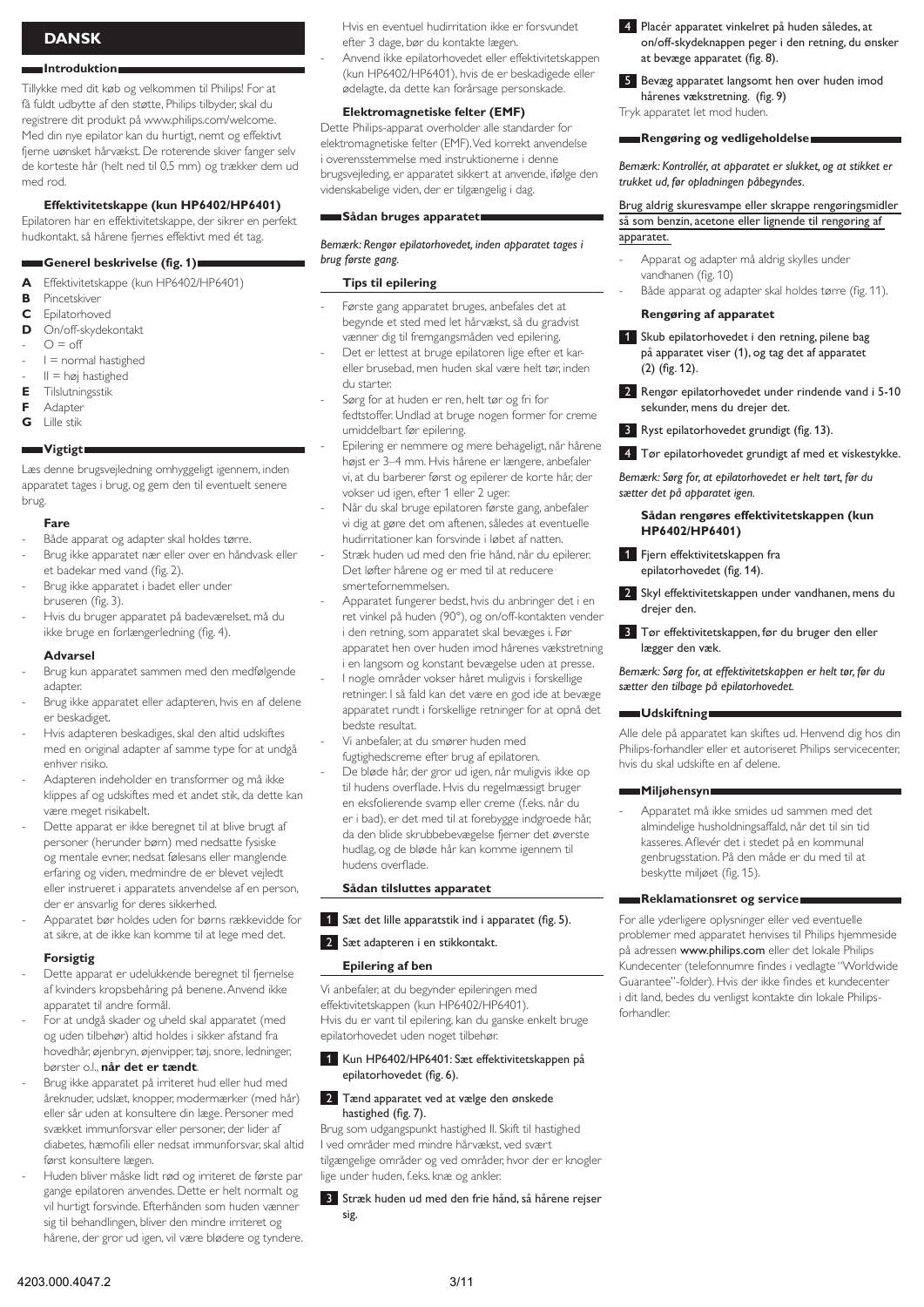# **Norsk**

# **Innledning**

Gratulerer med kjøpet og velkommen til Philips! Du får best mulig nytte av støtten som Philips tilbyr, hvis du registrerer produktet ditt på www.philips.com/welcome. Med den nye epilatoren kan du fjerne uønsket hår raskt, enkelt og effektivt. De roterende skivene fanger opp selv de korteste hårene (ned til 0,5 mm) og drar dem opp med roten.

# **Effektivitetsdeksel (kun HP6402)**

Epilatoren leveres med et effektivitetsdeksel som sikrer ideell kontakt med huden, slik at hårene fjernes effektivt med én bevegelse

# **Generell beskrivelse (fig. 1)**

- **A** Effektivitetsdeksel (kun HP6402)
- **B** Epileringsskiver
- **C** Epileringshode
- **D** Av/på-bryter
- $Q = av$ -
- $I = normal$  hastighet -
- $II = h\omega y$  hastighet -
- **E** Kontakt til apparatstøpsel
- **F** Adapter
- **G** Liten kontakt

# **Viktig**

Les denne brukerveiledningen nøye før du bruker apparatet, og ta vare på den for senere referanse.

# **Fare**

- Sørg for å holde både apparatet og adapteren tørre. Ikke bruk apparatet i nærheten av eller over en kum eller et badekar fylt med vann (fig. 2). - -
- Ikke bruk apparatet i badekaret eller i dusjen (fig. 3). Hvis du bruker apparatet på badet, må du ikke bruke - -
- en skjøteledning (fig. 4).

# **Advarsel**

- Apparatet skal bare brukes sammen med adapteren som følger med. -
- Ikke bruk apparatet eller adapteren hvis de er skadet. -
- Hvis adapteren er skadet, må du alltid sørge for å bytte den ut med en av original type for å unngå at det oppstår farlige situasjoner. -
- Adapteren inneholder en omformer. Ikke klipp av adapteren for å erstatte den med et annet støpsel. Dette kan føre til farlige situasjoner. -
- Dette apparatet er ikke tiltenkt bruk av personer (inkludert barn) som har nedsatt sanseevne eller fysisk eller psykisk funksjonsevne, eller personer som ikke har erfaring eller kunnskap, unntatt hvis de får tilsyn eller instruksjoner om bruk av apparatet av en person som er ansvarlig for sikkerheten. -
- Pass på at barn er under tilsyn, slik at de ikke leker med apparatet. -

# **Viktig**

- Dette apparatet er kun ment til å fjerne kroppshår på ben hos kvinner. Ikke bruk det til andre formål. -
- Hold apparatet (med eller uten tilbehør) unna hodehår, øyebryn, øyevipper, klær, tråder, ledninger, børster o.l. når det er **påslått**, slik at det ikke oppstår skader. -
- Ikke bruk apparatet på irritert hud eller hud med åreknuter, utslett, kviser, føflekker (med hår) eller sår uten å konsultere lege først. Personer med redusert immunforsvar eller som lider av sukkersyke, blødersykdom eller immundefekt, bør kontakte lege først. -
- Huden kan bli litt rød og irritert de første gangene du bruker epilatoren. Dette er helt normalt og forsvinner raskt. Etter hvert som du bruker apparatet, venner huden seg til epileringen, irritasjonen avtar, og etterveksten blir tynnere og mykere. Hvis irritasjonen ikke blir borte innen tre dager, anbefaler vi at du kontakter lege. -

Ikke bruk epileringshodet eller effektivitetsdekselet (kun HP6402/HP6401) hvis det er skadet eller ødelagt. Det kan føre til skade.

# **Elektromagnetiske felt (EMF)**

Dette Philips-apparatet overholder alle standarder som gjelder for elektromagnetiske felt (EMF). Hvis det håndteres riktig og i samsvar med instruksjonene i denne brukerveiledningen, er det trygt å bruke det ut fra den kunnskapen vi har per dags dato.

# **Bruke apparatet**

# *Merk: Rengjør epileringshodet før første gangs bruk.*

# **Epileringstips**

-

-

-

-

- Når du bruker apparatet for første gang, anbefaler vi at du prøver det på et område med bare lett hårvekst for å venne deg til epileringsprosessen. -
- Det er enklere å epilere like etter at du har badet eller dusjet. Huden må imidlertid være helt tørr før du begynner å epilere. -
- Pass på at huden er ren, helt tørr og fettfri. Ikke bruk noen form for krem før epileringen. -
- Epilering er enklere og mer behagelig når hårene har optimal lengde på 3–4 mm. Hvis hårene er lengre, anbefaler vi at du barberer først og deretter epilerer etterveksten etter 1 til 2 uker. -
- Når du epilerer for første gang, anbefaler vi at du gjør det om kvelden slik at eventuelle røde flekker kan forsvinne i løpet av natten. -
- Strekk huden med den ledige hånden mens du epilerer. Det løfter opp hårene og hjelper til med å begrense dra-følelsen. -
- For å oppnå optimal ytelse plasserer du apparatet mot huden i en rett vinkel (90°) med av/på-bryteren pekende i den retningen du skal bevege apparatet i. Før apparatet over huden mot retningen som håret vokser i, med en uavbrutt bevegelse uten å påføre noe press.
- På noen steder kan det hende at håret vokser i flere forskjellige retninger. I så fall kan det være nyttig å bevege apparatet i flere retninger for å oppnå et optimalt resultat. -
- Vi anbefaler at du påfører fuktighetskrem etter epilering for å lindre huden.
- Fine hår som vokser ut igjen, vokser kanskje ikke opp igjen til hudoverflaten. Regelmessig bruk av en eksfolieringssvamp eller -krem (f.eks. under dusjing) hjelper til med å hindre inngrodde hår ved at den skånsomme skrubbingen fjerner det øverste hudlaget, slik at de fine hårene kommer gjennom hudoverflaten.

# **Koble til apparatet**

1 Koble apparatets ledning til apparatet (fig. 5).

# 2 Sett støpselet inn i stikkontakten.

# **Epilere bena**

Vi anbefaler at du begynner å epilere med effektivitetsdekselet (kun HP6402/HP6401). Hvis du allerede har erfaring med epilering, kan du bruke epileringshodet uten noe tilbehør.

# 1 Kun HP6402/HP6401: Sett effektivitetsdekselet på epileringshodet (fig. 6).

2 Velg ønsket hastighet for å slå på apparatet (fig. 7). Bruk helst hastighet II. Bytt til hastighet I for områder med liten hårvekst, for steder som er vanskelig å komme til og områder der benet ligger rett under huden, for eksempel knær og ankler.

- **3** Strekk huden med den ledige hånden, slik at hårene reiser seg.
- 4 Plasser epilatoren vinkelrett på huden slik at av/påglidebryteren peker i den retningen apparatet skal beveges (fig. 8).
- **5** Før apparatet sakte over huden mot hårets vekstretning. (fig. 9)

Trykk apparatet lett mot huden.

# **Rengjøring og vedlikehold**

# *Merk: Sørg for at apparatet er slått av og koblet fra strømnettet før du rengjør det.*

# Bruk aldri skurebørster, skuremidler eller væsker som bensin eller aceton, til å rengjøre apparatet.

- Skyll aldri apparatet eller adapteren under springen (fig. 10). -
- Sørg for å holde både apparatet og adapteren tørre (fig. 11). -

# **Rengjøre apparatet**

- 1 Skyv epileringshodet i retningen som pilen bak på apparatet viser (1), og fjern det (2) (fig. 12).
- 2 Skyll epileringshodet under springen i 5-10 sekunder mens du snur og vender på det.
- **3** Rist epileringshodet godt (fig. 13).
- **4** Tørk epileringshodet godt med et håndkle.

*Merk: Kontroller at epileringshodet er fullstendig tørt før du setter det tilbake på apparatet.*

# **Rengjøring av effektivitetsdekselet (kun HP6402/HP6401)**

- 1 Ta effektivitetsdekselet av epileringshodet (fig. 14).
- 2 Skyll effektivitetsdekselet under springen mens du snur på det.
- 3 Tørk effektivitetsdekselet før du bruker det eller setter det bort.

*Merk: Kontroller at effektivitetsdekselet er helt tørt før du setter det tilbake på epileringshodet.*

# **Utskifting**

Alle delene på apparatet kan skiftes ut. Hvis du må skifte ut én av delene, går du til Philips-forhandleren din eller til et godkjent Philips-servicesenter.

# **Miljø**

Ikke kast apparatet som restavfall når det ikke kan brukes lenger. Lever det inn til en gjenvinningsstasjon. Ved å gjøre dette bidrar du til å ta vare på miljøet (fig. 15). -

# **Garanti og service**

Hvis du trenger service eller informasjon, eller hvis du har et problem med produktet, kan du gå til nettsidene til Philips på www.philips.com. Du kan også ta kontakt med Philips' forbrukertjeneste der du bor (du finner telefonnummeret i garantiheftet). Hvis det ikke finnes noen forbrukertjeneste i nærheten, kan du kontakte din lokale Philips-forhandler.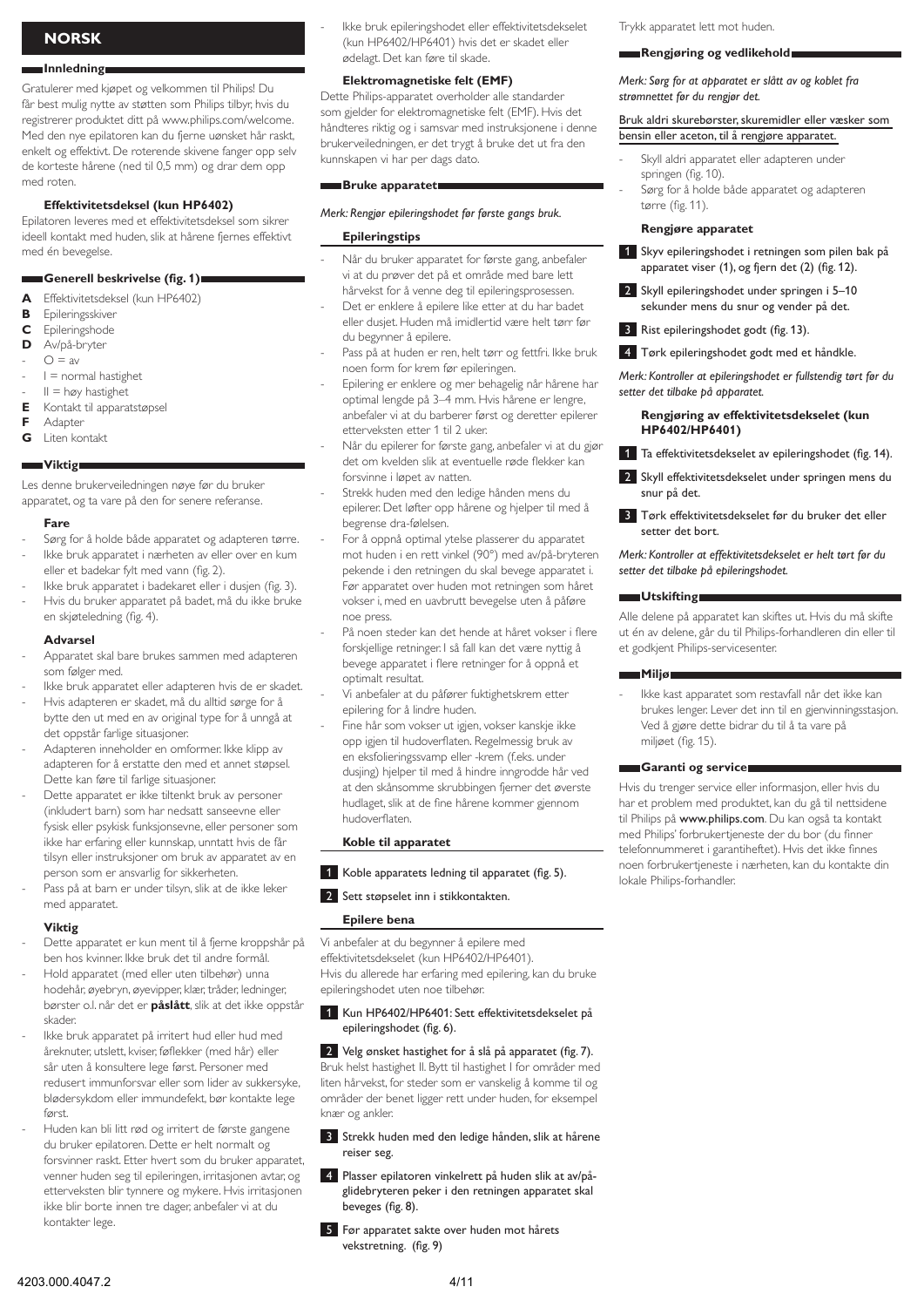# **Suomi**

# **Johdanto**

Onnittelut ostoksestasi ja tervetuloa Philips-tuotteiden käyttäjäksi! Hyödynnä Philipsin tuki ja rekisteröi tuotteesi osoitteessa www.philips.com/welcome.

Uudella epilaattorilla poistat ihokarvat nopeasti, helposti ja tehokkaasti. Sen pyörivät pinsettilevyt nyppivät lyhyetkin karvat (jopa puolen millimetrin pituiset) ja poistavat ne juurineen.

# **Efficiency cap -pää (vain HP6402/HP6401)**

Epilaattorissa on Efficiency cap -pää, joka takaa ihanteellisen ihokontaktin. Karvat irtoavat yhdellä vedolla.

# **Laitteen osat (Kuva 1)**

- **A** Efficiency cap -pää (vain HP6402/HP6401)<br>**B** Pinsettilevyt
- **B** Pinsettilevyt
- **C** Epilointipää
- **D** Liukukytkin
- O = ei käytössä -
- I = normaali nopeus -
- $II =$ suuri nopeus -
- **E** Liitäntä pistokkeelle
- **F** Latauslaite
- **G** Pieni liitin

# **Tärkeää**

Lue tämä käyttöopas huolellisesti ennen käyttöä ja säilytä se vastaisen varalle.

### **Vaara**

- Suojaa laite ja verkkolaite kosteudelta. -
- Älä käytä laitetta vettä täynnä olevan pesualtaan tai kylpyammeen päällä tai välittömässä läheisyydessä (Kuva 2). -
- Älä käytä laitetta kylpy- tai suihkuhuoneessa (Kuva 3). Jos käytät laitetta kylpyhuoneessa, älä käytä jatkojohtoa (Kuva 4). - -

# **Tärkeää**

- Käytä laitetta vain mukana tulevan latauslaitteen kanssa. -
- Älä käytä vahingoittunutta laitetta tai verkkolaitetta. -
- Jos latauslaite on vaurioitunut, vaihda vaaratilanteiden välttämiseksi tilalle aina alkuperäisen tyyppinen latauslaite. -
- Latauslaite sisältää jännitemuuntajan. Älä vaihda latauslaitteen tilalle toisenlaista pistoketta, jotta et aiheuta vaaratilannetta. -
- Laitetta ei ole tarkoitettu lasten tai sellaisten henkilöiden käyttöön, joiden fyysinen tai henkinen toimintakyky on rajoittunut tai joilla ei ole kokemusta tai tietoa laitteen käytöstä, muuten kuin heidän turvallisuudestaan vastaavan henkilön valvonnassa ja ohjauksessa. -
- Pienten lasten ei saa antaa leikkiä laitteella. -

# **Varoitus**

- Tämä laite on tarkoitettu ainoastaan naisten säärikarvojen poistamiseen. Älä käytä sitä muuhun tarkoitukseen. -
- Älä pidä **käynnissä olevaa** laitetta (lisäosa kiinnitettynä tai irrotettuna) esimerkiksi hiusten, silmäripsien, kulmakarvojen, vaatteiden, lankojen, johtojen tai harjojen lähellä, ettet loukkaa itseäsi tai aiheuta vahinkoa. -
- Älä käytä laitetta, jos iho on ärtynyt tai jos ihossa on suonikohjuja, näppylöitä, luomia (joissa on ihokarvoja) tai haavoja, ennen kuin olet kysynyt lääkäriltä. Myös henkilöiden, joiden vastustuskyky on alentunut, diabeetikoiden ja verenvuototautia tai immuunikatoa sairastavien on ensin kysyttävä neuvoa lääkäriltä. -
- Iho saattaa hieman aristaa tai punoittaa muutaman ensimmäisen ihokarvojen poistokerran jälkeen. Tämä on aivan normaali ilmiö ja häviää nopeasti. Kun laitetta käytetään useammin, iho tottuu ihokarvojen poistoon, ihon ärsytys vähenee ja takaisin kasvavat ihokarvat muuttuvat pehmeämmiksi ja ohuemmiksi. Jos ihon ärsytys ei häviä kolmessa vuorokaudessa, ota yhteys lääkäriin. -

Älä käytä epilointipäätä tai Efficiency cap -päätä (vain HP6402/HP6401), jos se on vaurioitunut, koska sen käyttö saattaa tällöin aiheuttaa vammoja.

# **Sähkömagneettiset kentät (EMF)**

Tämä Philips-laite vastaa kaikkia sähkömagneettisia kenttiä (EMF) koskevia standardeja. Jos laitetta käytetään oikein ja tämän käyttöohjeen ohjeiden mukaisesti, sen käyttäminen on turvallista tämänhetkisten tieteellisten tutkimusten perusteella.

### **Käyttö**

-

-

-

-

# *Huomautus: Puhdista epilointipää aina käytön jälkeen.*

# **Epilointivinkkejä**

- Kun laitetta käytetään ensimmäisen kerran, kannattaa aloittaa sellaisesta kohdasta, jossa on vain vähän ihokarvoja. Tällä tavoin voit totutella vähitellen ihokarvojen poistoon.
- Ihokarvat on helpointa poistaa kylvyn tai suihkun jälkeen. Ihon on kuitenkin oltava täysin kuiva, kun ihokarvojen poisto aloitetaan. -
- Varmista, että iho on puhdas ja kuiva ja että se ei ole rasvainen. Älä käytä voiteita juuri ennen ihokarvojen poistoa. -
- Epilointi on helpointa ja mukavinta, kun ihokarvan pituus on 3–4 mm. Jos ihokarvat ovat tätä pidempiä, suosittelemme niiden ajamista ensin ja uudelleen kasvaneiden ihokarvojen epilointia 1–2 viikon kuluttua. -
- Kun käytät epilointilaitetta ensimmäisen kerran, suosittelemme epilointia illalla, jotta mahdollisesti ilmenevä ihoärsytys ehtii laantua yön aikana. -
- Venytä ihoa epiloinnin aikana vapaalla kädelläsi. Näin karvat nousevat ylöspäin ja ihoärsytys vähenee. -
- Jotta laite toimisi mahdollisimman hyvin, aseta laite iholle oikeassa kulmassa (90°) siten, että virran liukukytkin osoittaa laitteen liikuttamissuuntaan. Siirrä laitetta iholla ihokarvojen kasvusuunnan vastaisesti hitain, jatkuvin liikkein painamatta kuitenkaan laitetta ihoa vasten.
- Joillakin alueilla karvat saattavat kasvaa eri suuntiin. Tällaisessa tapauksessa laitetta kannattaa käännellä eri suuntiin parhaan tuloksen saavuttamiseksi. -
- Voit rentouttaa ihoa käsittelyn jälkeen levittämällä kosteusvoidetta. -
- Tilalle kasvava hento karva ei ehkä kasva ihon pintaan asti. Säännöllinen kuorintatyynyn ja -voiteen käyttö (esimerkiksi suihkun yhteydessä) auttaa estämään ihokarvojen sisäänkasvamisen, sillä hellävarainen kuorinta poistaa uloimman ihokerroksen, jolloin hennot ihokarvat pääsevät kasvamaan ihon pintaan asti.

# **Laitteen kytkeminen**

- 1 Työnnä liitin laitteeseen (Kuva 5).
- **2** Liitä verkkolaite pistorasiaan.

# **Ihokarvojen poistaminen sääristä**

Suosittelemme epiloinnin aloittamista Efficiency cap -päällä (vain HP6402/HP6401). Jos olet epiloinut aiemmin, voit käyttää epilointipäätä ilman lisäosia.

# 1 Vain HP6402/HP6401: aseta Efficiency cap -pää epilointipäähän (Kuva 6).

# 2 Käynnistä laite valitsemalla haluamasi nopeus (Kuva 7).

Käytä mieluiten nopeutta II. Valitse nopeus I alueille, joilla ihokarvoja kasvaa vähän, joille on vaikea ulottua ja joilla luu on heti ihon alla, kuten polvet ja nilkat.

- 3 Venytä iho vapaalla kädellä kireäksi, niin että ihokarvat nousevat pystyyn.
- <sup>4</sup> Aseta laite kohtisuoraan ihoa vasten niin, että käynnistyskytkin osoittaa siihen suuntaan, johon aiot liikuttaa laitetta (Kuva 8).

**5** Siirrä laitetta hitaasti iholla ihokarvojen kasvusuuntaa vastaan. (Kuva 9) Paina laitetta kevyesti ihon vasten.

# **Puhdistus ja hoito**

*Huomautus: Varmista, että laitteen virta on katkaistu ja että pistoke on irrotettu pistorasiasta, kun aloitat puhdistamisen.* 

Älä käytä naarmuttavia tai syövyttäviä puhdistusaineita tai -välineitä laitteen puhdistamiseen (kuten bensiiniä tai asetonia).

- Älä huuhtele laitetta tai verkkolaitetta juoksevan veden alla (Kuva 10). -
- Suojaa laite ja verkkolaite kosteudelta (Kuva 11). -

# **Laitteen puhdistaminen**

- 1 Työnnä epilointipää laitteen takaosassa näkyvien nuolten osoittamaan suuntaan (1) ja irrota se laitteesta (2) (Kuva 12).
- **2** Huuhtele epilointipäätä 5 10 sekunnin ajan käännellen sitä juoksevan veden alla.
- 3 Ravistele epilointipäätä voimakkaasti (Kuva 13).
	- 4 Kuivaa epilointipää huolellisesti astiapyyhkeellä.

*Huomautus: Epilointipään on oltava täysin kuiva, ennen kuin se kiinnitetään laitteeseen.*

# **Efficiency cap -pään puhdistaminen (vain HP6402/HP6401)**

- 1 Irrota Efficiency cap -pää epilointipäästä (Kuva 14).
- 2 Huuhtele Efficiency cap -pää kääntelemällä sitä juoksevan veden alla.
- 3 Kuivaa Efficiency cap -pää ennen käyttöä tai säilytystä.

*Huomautus: Efficiency cap -pään on oltava täysin kuiva, ennen kuin se kiinnitetään epilointipäähän.*

# **Varaosat**

Laitteen kaikki osat ovat vaihdettavia. Jos laitteeseen on vaihdettava jokin osa, ota yhteyttä Philips-jälleenmyyjään tai Philipsin valtuuttamaan huoltokeskukseen.

# **Ympäristöasiaa**

Älä hävitä vanhoja laitteita tavallisen talousjätteen mukana, vaan toimita ne valtuutettuun kierrätyspisteeseen. Näin autat vähentämään ympäristölle aiheutuvia haittavaikutuksia (Kuva 15). -

# **Takuu & huolto**

Jos haluat lisätietoja tai laitteen kanssa tulee ongelmia, tutustu Philipsin verkkosivustoon osoitteessa www.philips.com tai kysy neuvoa Philipsin kuluttajapalvelukeskuksesta (puhelinnumero on kansainvälisessä takuulehtisessä). Jos maassasi ei ole kuluttajapalvelukeskusta, ota yhteyttä Philipsin jälleenmyyjään.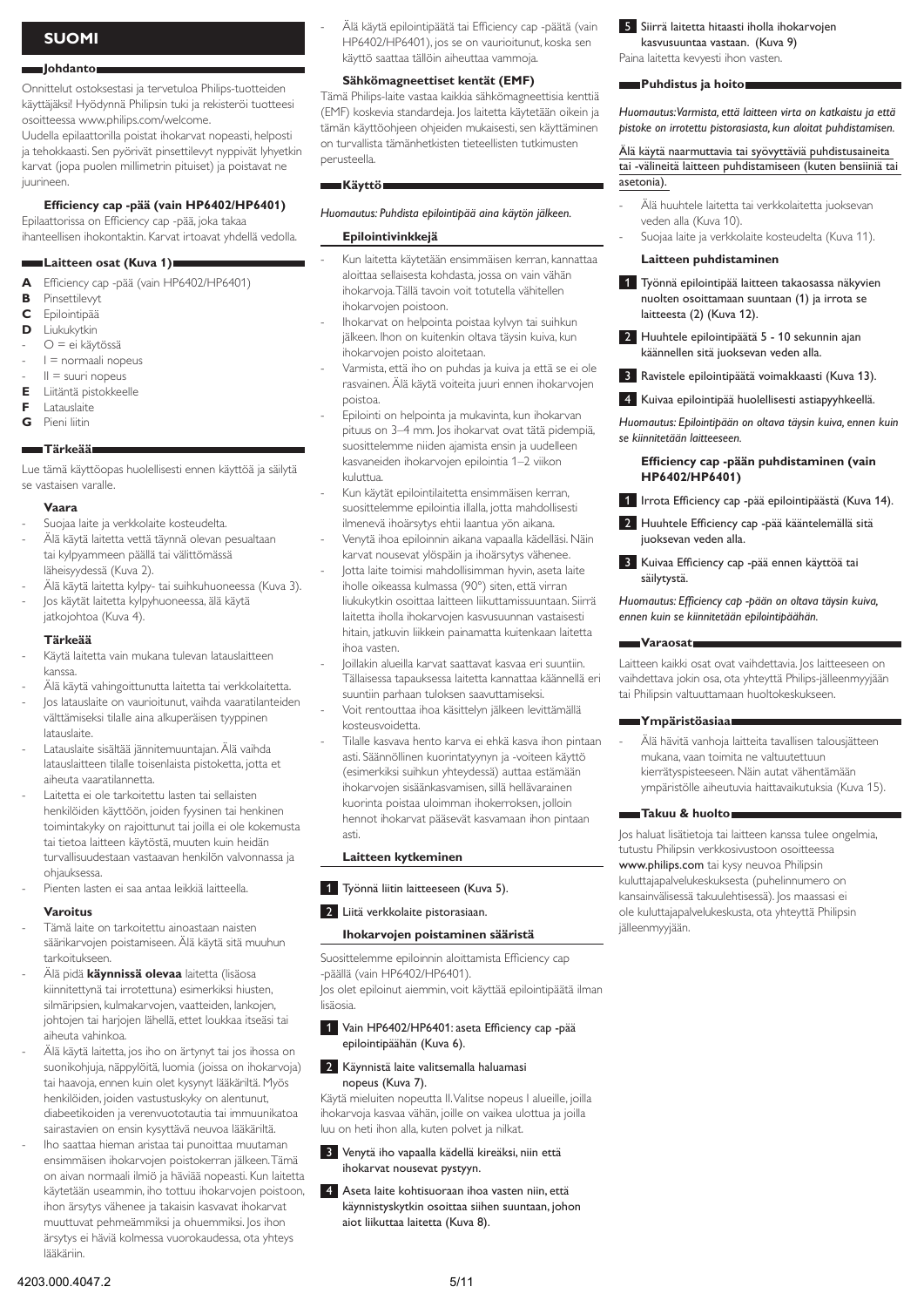# **Deutsch**

# **Einführung**

Herzlichen Glückwunsch zu Ihrem Kauf und willkommen bei Philips! Um den Support von Philips optimal nutzen zu können, registrieren Sie Ihr Produkt bitte unter www. philips.com/welcome.

Mit Ihrem neuen Epilierer können Sie lästige Haare schnell, einfach und wirksam entfernen. Selbst die kürzesten Härchen (bis zu 0,5 mm) werden von den rotierenden Pinzetten erfasst und an der Haarwurzel entfernt.

# **Funktionskappe (nur (HP6402/HP6401)**

Ihr Epilierer ist mit einer Funktionskappe ausgestattet, die optimalen Kontakt zur Haut und somit eine wirksame Haarentfernung in nur einer Anwendung garantiert.

# **Allgemeine Beschreibung (Abb. 1)**

- **A** Funktionskappe (nur (HP6402/HP6401)
- **B** Epilierpinzetten
- **C** Epilierkopf
- **D** Ein-/Ausschalter  $Q = A_{\text{LIS}}$
- -
- I = normale Geschwindigkeit II = hohe Geschwindigkeit -
- **E** Buchse für Gerätestecker -
- **F** Adapter
- **G** Gerätestecker

# **Wichtig**

Lesen Sie diese Bedienungsanleitung vor dem Gebrauch des Geräts aufmerksam durch, und bewahren Sie sie für eine spätere Verwendung auf.

# **Gefahr**

- Gerät und Adapter dürfen nicht nass werden. -
- Verwenden Sie das Gerät nicht in der Nähe von bzw. über einem mit Wasser gefüllten Waschbecken oder einer Badewanne (Abb. 2). -
- Benutzen Sie das Gerät nicht in der Badewanne oder Dusche (Abb. 3). -
- Bei der Nutzung des Geräts im Badezimmer sollten Sie kein Verlängerungskabel verwenden (Abb. 4). -

# **Warnhinweis**

- Benutzen Sie das Gerät nur mit dem mitgelieferten **Adapter** -
- Verwenden Sie das Gerät oder den Adapter nicht, wenn Beschädigungen daran erkennbar sind. -
- Wenn der Adapter defekt oder beschädigt ist, darf er nur durch ein Original-Ersatzteil ausgetauscht werden, um Gefährdungen zu vermeiden. -
- Der Adapter enthält einen Transformator. Ersetzen Sie den Adapter keinesfalls durch einen anderen Stecker, da dies den Benutzer gefährden kann. -
- Dieses Gerät ist für Benutzer (einschl. Kinder) mit eingeschränkten physischen, sensorischen oder psychischen Fähigkeiten bzw. ohne jegliche Erfahrung oder Vorwissen nur dann geeignet, wenn eine angemessene Aufsicht oder ausführliche Anleitung zur Benutzung des Geräts durch eine verantwortliche Person sichergestellt ist. -
- Achten Sie darauf, dass Kinder nicht mit dem Gerät spielen. -

# **Achtung**

- Das Gerät ist ausschließlich zum Entfernen von weiblichem Körperhaar an den Beinen vorgesehen. Verwenden Sie es nicht für andere Zwecke. -
- Halten Sie das **eingeschaltete** Gerät (mit oder ohne Aufsatz) fern von Kopfhaar, Wimpern und Augenbrauen sowie von Kleidung, Fäden, Kabeln, Bürsten usw., um Verletzungen und Beschädigungen zu vermeiden. -
- Benutzen Sie das Gerät nicht bei Hautreizungen, Krampfadern, Ausschlag, Pickeln, (behaarten) Muttermalen oder Wunden, ohne vorher einen Arzt zu konsultieren. Gleiches gilt für Patienten mit geschwächter Immunabwehr, Diabetes, Hämophilie und Immuninsuffizienz. -
- Nach den ersten Anwendungen kann Ihre Haut möglicherweise mit Rötungen oder Reizungen reagieren. Dies ist völlig normal und sollte sich bald legen, sobald Sie sich an das Epilieren gewöhnt haben und die nachwachsenden Haare feiner und weicher werden. Sollte die Hautirritation nicht innerhalb von 3 Tagen wieder abklingen, konsultieren Sie Ihren Arzt. Verwenden Sie den Epilierkopf und die
- Funktionskappe (nur HP6402/HP6401) nicht, wenn sie beschädigt sind, da dies zu Verletzungen führen kann.

# **Elektromagnetische Felder**

-

-

-

-

-

Dieses Philips Gerät erfüllt sämtliche Normen bezüglich elektromagnetischer Felder (EMF). Nach aktuellen wissenschaftlichen Erkenntnissen ist das Gerät sicher im Gebrauch, sofern es ordnungsgemäß und entsprechend den Anweisungen in dieser Bedienungsanleitung gehandhabt wird.

# **Das Gerät benutzen**

# *Hinweis: Reinigen Sie den Epilierkopf vor der ersten Verwendung.*

# **Tipps zum Epilieren**

- Wenn Sie das Gerät zum ersten Mal verwenden, empfiehlt es sich, es zunächst an einer Stelle mit geringer Behaarung auszuprobieren, damit Sie sich an das Epilieren gewöhnen. -
- Das Epilieren ist nach einem Dusch- oder Vollbad am leichtesten. Achten Sie darauf, dass Ihre Haut vor der Anwendung vollständig trocken ist. -
- Ihre Haut sollte sauber, fettfrei und absolut trocken sein, wenn Sie das Gerät benutzen. Verwenden Sie vor dem Epilieren keine Cremes. -
- Am angenehmsten und gründlichsten wird die Epilation, wenn die Haare 3 - 4 mm lang sind. Wenn die Haare länger sind, empfehlen wir, dass Sie zunächst rasieren und anschließend nach 1 bis 2 Wochen die nachgewachsenen kürzeren Haare epilieren.
- Wenn Sie zum ersten Mal epilieren, empfehlen wir Ihnen, dies abends zu tun, damit eine möglicherweise auftretende Hautrötung über Nacht wieder abklingen kann. -
- Straffen Sie beim Epilieren die Haut mit der freien Hand. Dadurch werden die Haare aufgerichtet und das Zupfgefühl minimiert. -
- Setzen Sie für optimale Leistung den Epilierer senkrecht im 90° Winkel auf die Haut auf, sodass der Ein-/Ausschalter in die Richtung zeigt, in der Sie das Gerät bewegen. Führen Sie das Gerät mit langsamen, ununterbrochenen Bewegungen gegen die Haarwuchsrichtung über die Haut, ohne dabei Druck auszuüben.
- An einigen Stellen wachsen die Haare möglicherweise in unterschiedliche Richtungen. Bewegen Sie in diesem Fall für optimale Ergebnisse das Gerät in verschiedene Richtungen. -
- Tragen Sie nach der Epilation zur Beruhigung der Haut eine Feuchtigkeitscreme auf. -
- Manchmal gelangen feine nachwachsende Haare nicht durch die Hautoberfläche. Durch regelmäßige Verwendung eines Körperpeeling-Schwamms oder einer entsprechenden Creme (beispielsweise unter der Dusche) kann das Einwachsen von Haaren verhindert werden, da durch vorsichtiges Rubbeln die obersten Hautschichten entfernt werden und auch feine Haare durch die Hautoberfläche gelangen.

# **Das Gerät anschließen**

- 1 Stecken Sie den Gerätestecker in das Gerät (Abb. 5).
- 2 Stecken Sie den Adapter in die Steckdose.

# **Beine epilieren**

Wenn Sie bisher noch nicht epiliert haben, empfehlen wir Ihnen, vorerst die Funktionskappe zu verwenden (nur HP6402/HP6401).

Wenn Sie bereits Erfahrung mit dem Epilieren haben, können Sie den Epilierkopf auch ohne Aufsatz verwenden.

1 Nur HP6402/HP6401: Setzen Sie die Funktionskappe auf den Epilierkopf (Abb. 6).

# 2 Wählen Sie zum Einschalten des Geräts die gewünschte Geschwindigkeit (Abb. 7).

Wählen Sie vorzugsweise die Geschwindigkeitsstufe II. Wechseln Sie für Hautpartien mit geringer Behaarung, für schwer erreichbare Zonen und für Hautpartien direkt über Knochen, z. B. Knie und Knöchel, zu Stufe I.

- Straffen Sie die Haut mit der freien Hand, damit sich die Haare aufrichten.
- 4 Setzen Sie das Epiliergerät senkrecht auf die Haut, wobei der Ein-/Ausschalter in die Richtung zeigt, in der Sie das Gerät bewegen (Abb. 8).
- 5 Führen Sie das Gerät langsam gegen die Haarwuchsrichtung über die Haut. (Abb. 9) Drücken Sie das Gerät leicht auf die Haut.

# **Reinigung und Wartung**

*Hinweis: Vor Beginn der Reinigung muss das Gerät ausgeschaltet und der Netzstecker von der Steckdose getrennt sein.* 

# Benutzen Sie zum Reinigen des Geräts keine Scheuerschwämme und -mittel oder aggressive Flüssigkeiten wie Benzin oder Azeton.

- Spülen Sie das Gerät und den Adapter nie mit Wasser ab (Abb. 10). -
- Gerät und Adapter dürfen nicht nass werden (Abb. 11). -

# **Das Gerät reinigen**

- 1 Schieben Sie den Epilierkopf in Richtung der Pfeile auf der Geräterückseite (1), und nehmen Sie ihn ab (2) (Abb. 12).
- 2 Spülen Sie den Epilierkopf für 5 bis 10 Sekunden unter fließendemWasser, und drehen Sie ihn dabei.
- 3 Schütteln Sie den Epilierkopf mit einer kräftigen Bewegung (Abb. 13).
- 4 Trocknen Sie den Epilierkopf sorgfältig mit einem Küchenhandtuch.

*Hinweis: Achten Sie darauf, dass der Epilierkopf vollkommen trocken ist, bevor Sie ihn wieder auf das Gerät setzen.*

# **Funktionskappe reinigen (nur HP6402/ HP6401)**

- 1 Entfernen Sie die Funktionskappe vom Epilierkopf (Abb. 14).
- 2 Spülen Sie die Funktionskappe unter fließendem Wasser ab, und drehen Sie sie dabei.
- **3** Trocknen Sie die Funktionskappe ab, bevor Sie sie benutzen oder wegräumen.

*Hinweis: Achten Sie darauf, dass die Funktionskappe vollkommen trocken ist, bevor Sie sie wieder auf den Epilierkopf setzen.*

# **Ersatz**

Alle Teile des Geräts können ausgetauscht werden. Wenden Sie sich an Ihren Philips Händler oder ein Philips Service-Center, wenn eines der Teile ausgetauscht werden muss.

# **Umweltschutz**

Werfen Sie das Gerät am Ende der Lebensdauer nicht in den normalen Hausmüll. Bringen Sie es zum Recycling zu einer offiziellen Sammelstelle. Auf diese Weise tragen Sie zum Umweltschutz bei (Abb. 15). -

# **Garantie und Kundendienst**

Benötigen Sie weitere Informationen oder treten Probleme auf, besuchen Sie bitte die Philips Website www.philips.com, oder setzen Sie sich mit einem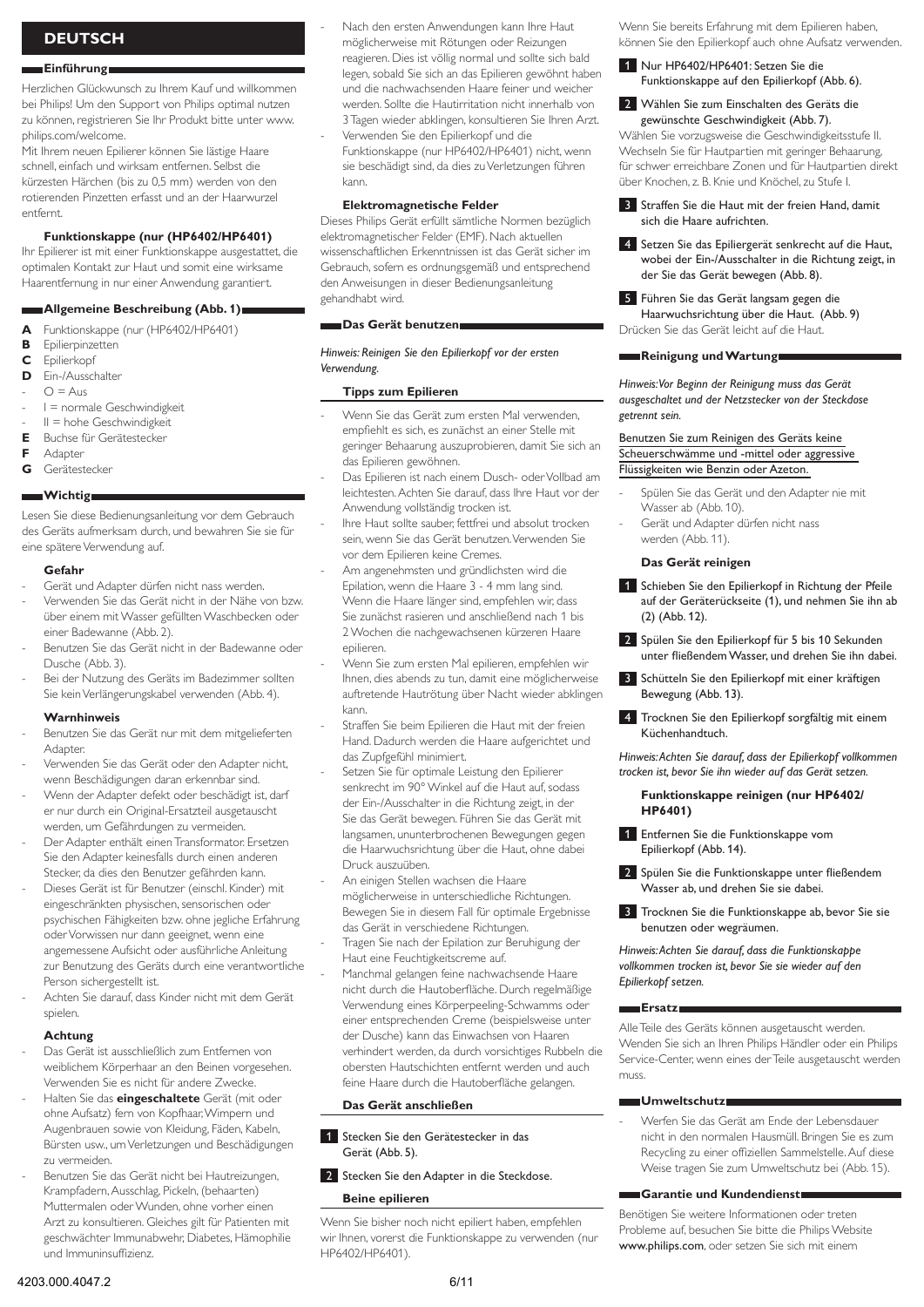Philips Service-Center in Ihrem Land in Verbindung (Telefonnummer siehe Garantieschrift). Sollte es in Ihrem Land kein Service-Center geben, wenden Sie sich bitte an Ihren Philips Händler.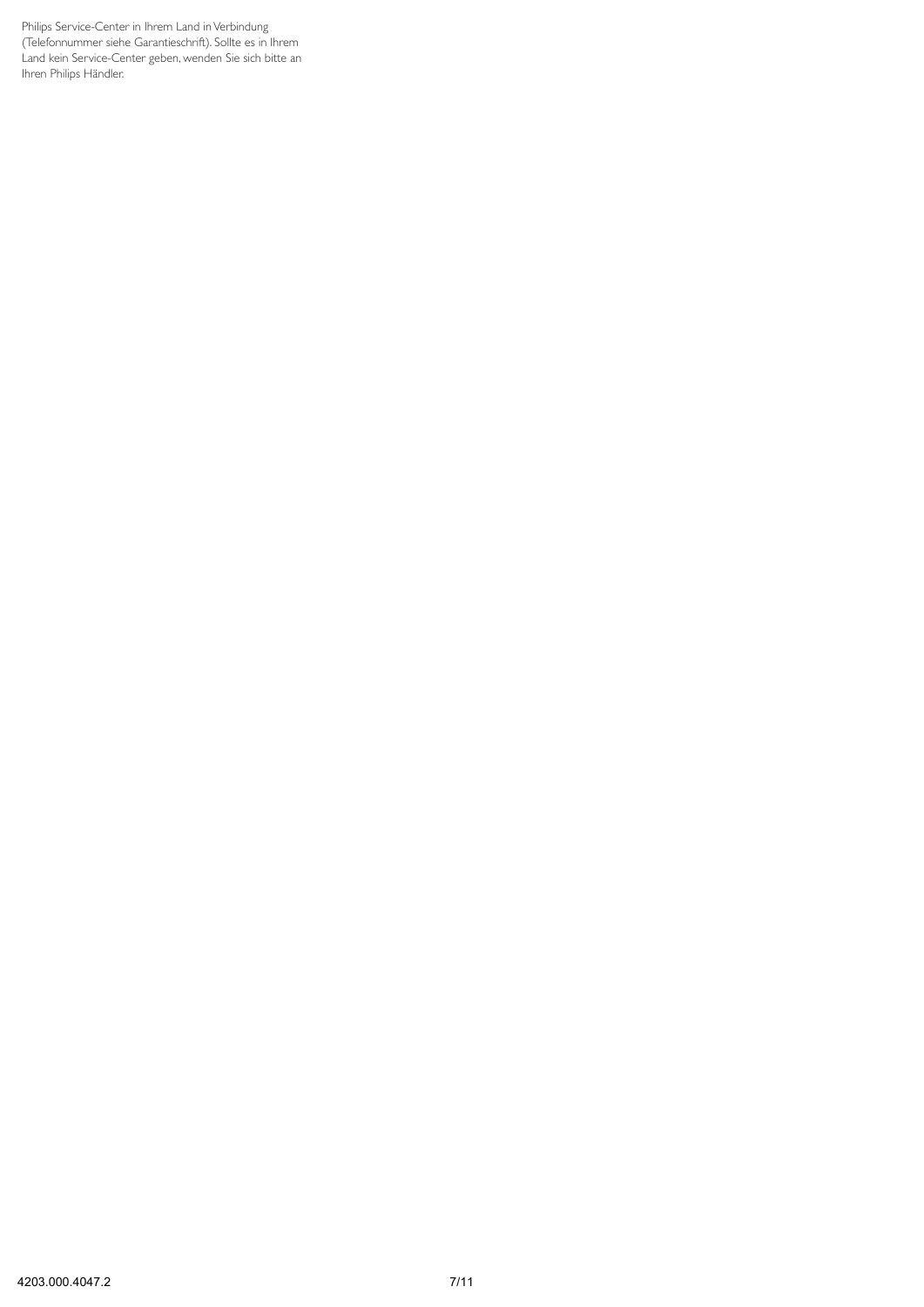# **Français**

# **Introduction**

Félicitations pour votre achat et bienvenue dans l'univers Philips ! Pour profiter pleinement de l'assistance Philips, enregistrez votre produit sur le site à l'adresse suivante : www.philips.com/welcome.

Ce nouvel épilateur permet une épilation rapide, facile et efficace. Ses disques rotatifs attrapent même les poils les plus courts (jusqu'à 0,5 mm) et les éliminent à la racine.

# **Adaptateur efficace (HP6402/HP6401 uniquement)**

Votre épilateur est livré avec un adaptateur efficace qui permet un contact optimal avec la peau afin d'éliminer les poils au premier passage.

# **Description générale (fig. 1)**

- **A** Adaptateur efficace (HP6402/HP6401 uniquement)
- **B** Disques rotatifs
- **C** Tête d'épilation
- **D** Bouton marche/arrêt
- $O = \text{arr}^2$ -
- I = vitesse normale -
- II = vitesse rapide -
- **E** Prise pour la fiche de l'appareil
- **F** Adaptateur
- **G** Petite fiche

# **Important**

Lisez attentivement ce mode d'emploi avant d'utiliser l'appareil et conservez-le pour un usage ultérieur.

# **Danger**

- Évitez de mouiller l'appareil et l'adaptateur. -
- N'utilisez jamais l'appareil près d'une baignoire ou d'un lavabo rempli d'eau (fig. 2). -
- N'utilisez jamais l'appareil dans le bain ni sous la douche (fig. 3). -
- Si vous utilisez l'appareil dans la salle de bain, évitez d'y brancher une rallonge (fig. 4). -

# **Avertissement**

- Utilisez l'appareil uniquement avec l'adaptateur fourni. -
- N'utilisez pas l'appareil ou l'adaptateur s'il est endommagé. -
- Si l'adaptateur est endommagé, remplacez-le toujours par un adaptateur de même type pour éviter tout accident. -
- L'adaptateur contient un transformateur. Afin d'éviter tout accident, n'essayez pas de remplacer la fiche de l'adaptateur. -
- Cet appareil n'est pas destiné à être utilisé par des personnes (notamment des enfants) dont les capacités physiques, sensorielles ou intellectuelles sont réduites, ou par des personnes manquant d'expérience ou de connaissances, à moins que celles-ci ne soient sous surveillance ou qu'elles n'aient reçu des instructions quant à l'utilisation de l'appareil par une personne responsable de leur sécurité. -
- Veillez à ce que les enfants ne puissent pas jouer avec l'appareil. -

# **Attention**

- Cet appareil a été conçu uniquement pour éliminer les poils situés sur les jambes des femmes. Ne l'utilisez jamais à d'autres fins. -
- Pour prévenir tout dommage ou blessure, évitez de faire **fonctionner** l'appareil (avec ou sans accessoire) près de vos cheveux, de vos sourcils et cils, ainsi qu'à proximité de vêtements, fils, câbles, brosses, etc. -
- N'utilisez pas l'appareil sans avoir consulté votre médecin si votre peau est irritée ou si vous souffrez de varices, rougeurs, taches de vin (avec pilosité) ou blessures. Les mêmes recommandations s'appliquent aux personnes ayant une immunité réduite ou souffrant de diabète, d'hémophilie ou d'immunodéficience. -
- Lors des premières utilisations, il est possible que la peau rougisse ou s'irrite légèrement. Il s'agit d'une -

réaction normale qui disparaîtra rapidement. La gêne ressentie au début diminuera progressivement à chaque utilisation. Au fur et à mesure, votre peau s'habituera et la repousse sera plus fine. Cependant, si l'irritation persiste au-delà de trois jours, consultez votre médecin.

Afin d'éviter tout accident, n'utilisez pas la tête d'épilation ou l'adaptateur efficace (HP6402/HP6401 uniquement) s'ils sont endommagés ou cassés. -

# **Champs électromagnétiques (CEM)**

Cet appareil Philips est conforme à toutes les normes relatives aux champs électromagnétiques (CEM). Il répond aux règles de sécurité établies sur la base des connaissances scientifiques actuelles s'il est manipulé correctement et conformément aux instructions de ce mode d'emploi.

# **Utilisation de l'appareil**

*Remarque : Nettoyez la tête d'épilation avant la première utilisation.*

### **Conseils d'épilation**

-

-

-

-

- Lors de votre première utilisation, nous vous conseillons d'essayer l'épilation sur une zone comportant peu de poils pour vous familiariser avec l'appareil. -
- Les poils sont plus faciles à enlever après un bain ou une douche. Cependant, veillez à ce que votre peau soit complètement sèche avant de commencer l'épilation. -
- Assurez-vous que votre peau est propre, complètement sèche et non grasse. N'appliquez aucune crème avant l'épilation. -
- L'épilation est plus facile et plus agréable lorsque les poils ont une longueur optimale de 3 ou 4 mm. S'ils sont plus longs, nous vous recommandons soit de les raser, puis de les épiler une ou deux semaines plus tard, une fois qu'ils auront légèrement repoussé. -
- Lorsque vous vous épilez pour la première fois, nous vous conseillons de le faire en soirée, de manière à ce que les rougeurs qui pourraient éventuellement apparaître disparaissent au cours de la nuit.
- Épilez-vous en étirant la peau à l'aide de votre main libre. Cela permet de soulever les poils et de réduire la sensation de tiraillement.
- Pour une performance optimale, placez l'appareil sur la peau de manière à former un angle droit (90°), avec le bouton marche/arrêt orienté vers le sens de déplacement de l'appareil. Déplacez l'appareil sur la peau en sens inverse de la pousse du poil d'un mouvement lent et continu, sans appuyer.
- Sur certaines zones du corps, les poils poussent dans plusieurs directions. Si c'est le cas, déplacez l'appareil dans plusieurs directions pour des résultats optimaux. -
- Pour détendre la peau, nous vous conseillons d'appliquer une crème hydratante après l'épilation. -
- En repoussant, il est possible que des poils fins n'atteignent pas la surface de la peau. Utilisez régulièrement une crème ou une éponge exfoliante (par exemple sous la douche) pour éliminer la couche supérieure de peau morte afin de permettre aux poils fins de percer et ainsi, éviter l'apparition de poils incarnés.

# **Branchement de l'appareil**



2 Branchez l'adaptateur sur la prise secteur.

# **Épilation des jambes**

Pour vos premières épilations, nous vous conseillons d'utiliser l'adaptateur efficace (HP6402/HP6401 uniquement).

Si vous avez l'habitude de vous épiler, vous pouvez utiliser simplement la tête d'épilation sans aucun accessoire.

1 HP6402/HP6401 uniquement : placez l'adaptateur efficace sur la tête d'épilation (fig. 6).

# 2 Mettez l'appareil en marche en sélectionnant la vitesse de votre choix (fig. 7).

Sélectionnez de préférence la vitesse II. La vitesse l est, quant à elle, recommandée sur les zones où les poils sont épars, les zones difficiles à atteindre et les zones osseuses (genoux et chevilles par exemple).

- **3** Avec votre main libre, tendez la peau pour redresser les poils.
- 4 Placez l'épilateur perpendiculairement à la peau, le bouton coulissant marche/arrêt orienté dans la direction où vous allez passer l'appareil (fig. 8).
- 5 Passez l'appareil lentement sur la peau dans le sens inverse de la pousse des poils. (fig. 9) Exercez une légère pression sur la peau.

# **Nettoyage et entretien**

*Remarque : Assurez-vous que l'appareil est éteint et débranché avant de le nettoyer.* 

# N'utilisez jamais de tampons à récurer, de produits abrasifs ou de détergents agressifs tels que de l'essence ou de l'acétone pour nettoyer l'appareil.

- Ne rincez jamais l'appareil ni l'adaptateur sous le robinet (fig. 10). -
- Évitez de mouiller l'appareil et l'adaptateur (fig. 11).

# **Nettoyage de l'appareil**

-

- 1 Poussez la tête d'épilation dans le sens des flèches à l'arrière de l'appareil (1), puis détachez-la de l'appareil (2) (fig. 12).
- 2 Rincez la tête d'épilation sous le robinet pendant 5 à 10 secondes.
- 3 Secouez énergiquement la tête d'épilation (fig. 13).
- 4 Séchez soigneusement la tête d'épilation avec un torchon.

*Remarque : Assurez-vous que la tête d'épilation est parfaitement sèche avant de la replacer sur l'appareil.*

# **Nettoyage de l'adaptateur efficace (HP6402/ HP6401 uniquement)**

- 1 Retirez l'adaptateur efficace de la tête d'épilation (fig. 14).
- 2 Rincez l'adaptateur efficace sous l'eau du robinet en le faisant tourner.
- 3 Séchez l'adaptateur efficace avant de l'utiliser ou de le ranger.

*Remarque : Assurez-vous que l'adaptateur efficace est parfaitement sec avant de le replacer sur la tête d'épilation.*

# **Remplacement**

Toutes les pièces de cet appareil sont remplaçables. Si vous devez en remplacer une, adressez-vous à votre détaillant Philips ou à un Centre Service Agréé Philips.

# **Environnement**

Lorsqu'il ne fonctionnera plus, ne jetez pas l'appareil avec les ordures ménagères, mais déposez-le à un endroit assigné à cet effet, où il pourra être recyclé. Vous contribuerez ainsi à la protection de l'environnement (fig. 15). -

## **Garantie et service**

Si vous souhaitez obtenir des informations supplémentaires ou faire réparer l'appareil, ou si vous rencontrez un problème, rendez-vous sur le site Web de Philips à l'adresse www.philips.com ou contactez le Service Consommateurs Philips de votre pays (vous trouverez le numéro de téléphone correspondant sur le dépliant de garantie internationale). S'il n'existe pas de Service Consommateurs Philips dans votre pays, renseignez-vous auprès de votre revendeur Philips local.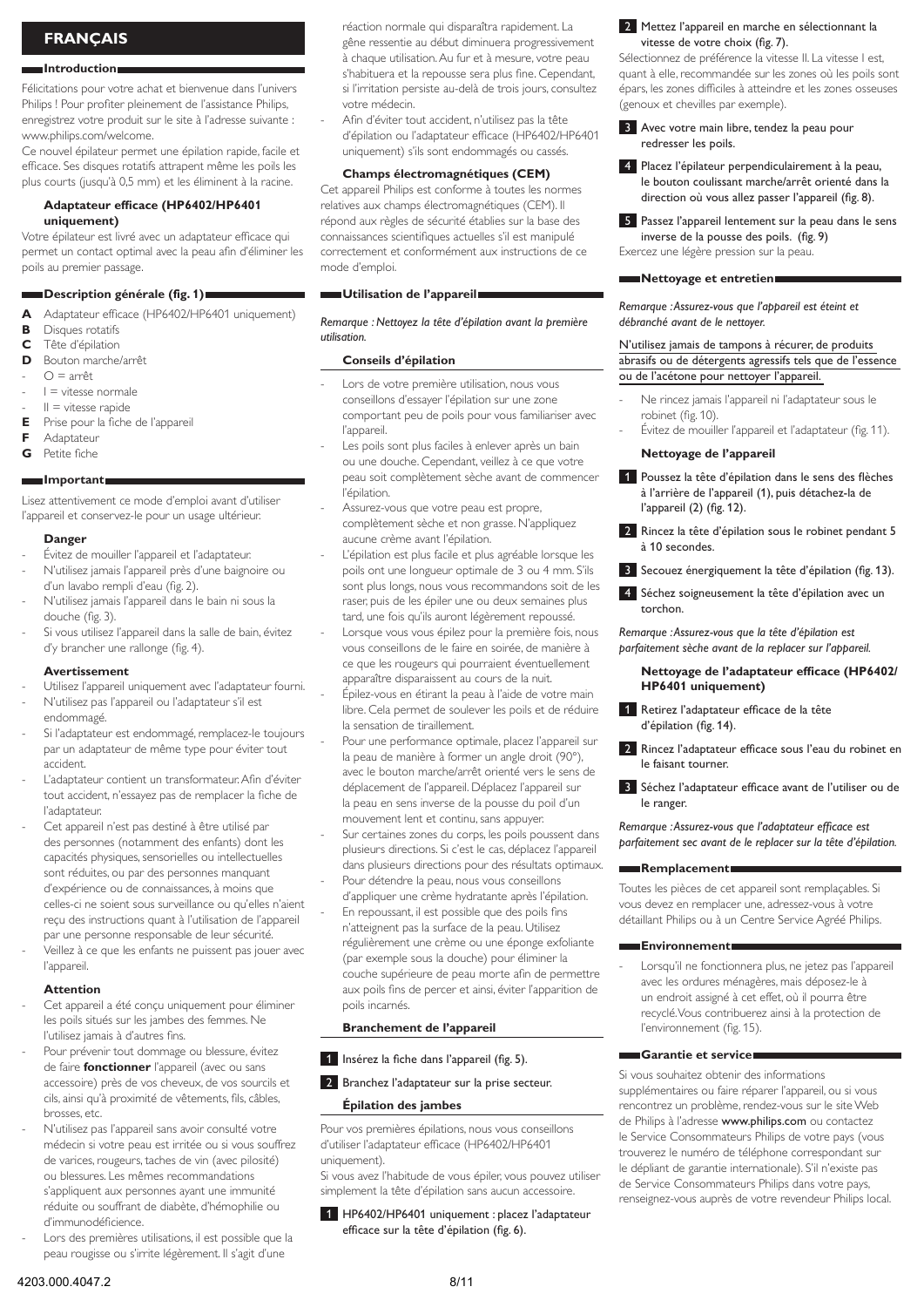# **Nederlands**

# **Inleiding**

Gefeliciteerd met uw aankoop en welkom bij Philips! Als u volledig wilt profiteren van de ondersteuning die Philips biedt, registreer uw product dan op www.philips. com/welcome.

Met uw nieuwe epilator kunt u snel, gemakkelijk en doeltreffend ongewenste haartjes verwijderen. De draaiende epileerschijfjes grijpen zelfs de kortste haartjes (tot 0,5 mm) en trekken deze met wortel en al uit.

# **Efficiëntie-opzetkap (alleen HP6402/ HP6401)**

Uw epilator wordt geleverd met een efficiëntie-opzetkap die zorgt voor perfect contact met de huid, zodat de haren in één beweging effectief worden verwijderd.

# **Algemene beschrijving (fig. 1)**

- **A** Efficiëntie-opzetkap (alleen HP6402/HP6401)
- **B** Epileerschijfjes
- **C** Epileerhoofd
- **D** Aan/uitknop
- $Q = \text{unit}$ -
- I = normale snelheid -
- $II =$  hoge snelheid -
- **E** Aansluiting voor apparaatstekkertje
- **F** Adapter
- **G** Kleine stekker

# **Belangrijk**

Lees deze gebruiksaanwijzing zorgvuldig door voordat u het apparaat gaat gebruiken. Bewaar de gebruiksaanwijzing om deze indien nodig te kunnen raadplegen.

# **Gevaar**

- Houd het apparaat en de adapter droog. -
- Gebruik het apparaat niet in de buurt van of boven een wasbak of bad gevuld met water (fig. 2). -
- Gebruik het apparaat niet in bad of onder de douche (fig. 3). -
- Gebruik geen verlengsnoer als u het apparaat in de badkamer gebruikt (fig. 4). -

# **Waarschuwing**

- Gebruik het apparaat uitsluitend in combinatie met de bijgeleverde adapter. -
- Gebruik het apparaat en de adapter niet als deze beschadigd zijn. -
- Indien de adapter beschadigd is, laat deze dan altijd vervangen door een adapter van het oorspronkelijke type om gevaar te voorkomen. -
- De adapter bevat een transformator. Knip de adapter niet af om deze te vervangen door een andere stekker, aangezien dit een gevaarlijke situatie oplevert. -
- Dit apparaat is niet bedoeld voor gebruik door personen (waaronder kinderen) met verminderde lichamelijke, zintuiglijke of geestelijke vermogens, of die gebrek aan ervaring of kennis hebben, tenzij iemand die verantwoordelijk is voor hun veiligheid toezicht op hen houdt of hen heeft uitgelegd hoe het apparaat dient te worden gebruikt. -
- Houd toezicht op kinderen om te voorkomen dat ze met het apparaat gaan spelen. -

# **Let op**

- Dit apparaat is uitsluitend bedoeld voor het verwijderen van lichaamshaar op de benen van vrouwen. Gebruik het niet voor andere doeleinden. -
- Voorkom lichamelijk letsel of beschadiging: houd het **ingeschakelde** apparaat (met of zonder hulpstuk) uit de buurt van hoofdhaar, wenkbrauwen, wimpers, kleding, draden, snoeren, borstels enz. -
- Gebruik het apparaat niet zonder eerst uw huisarts te raadplegen indien de te epileren huid geïrriteerd is of wanneer er zich spataderen, uitslag, puistjes, moedervlekken (met haren) of wondjes op bevinden. Raadpleeg ook eerst uw huisarts wanneer uw weerstand verminderd is of wanneer u aan suikerziekte, hemofilie of immunodeficiëntie lijdt. -
- Uw huid kan de eerste paar keer dat u dit apparaat gebruikt wat rood en geïrriteerd zijn. Dit is een volstrekt normaal verschijnsel, dat snel verdwijnt. Naarmate u het apparaat vaker gebruikt, raakt uw huid gewend aan het epileren, vermindert de huidirritatie en groeien de haren dunner en zachter terug. Als de huidirritatie na drie dagen nog niet is verdwenen, adviseren we u een arts te raadplegen.
- Gebruik het epileerhoofd of de efficiëntie-opzetkap (alleen HP6402/HP6401) niet in geval van schade of een defect, omdat dit verwondingen kan veroorzaken. -

# **Elektromagnetische velden (EMV)**

Dit Philips-apparaat voldoet aan alle richtlijnen met betrekking tot elektromagnetische velden (EMV). Mits het apparaat op de juiste wijze en volgens de instructies in deze gebruiksaanwijzing wordt gebruikt, is het veilig te gebruiken volgens het nu beschikbare wetenschappelijke bewijs.

# **Het apparaat gebruiken**

*Opmerking: Maak het epileerhoofd schoon voordat u het voor het eerst gebruikt.*

# **Epileertips**

-

-

-

- Wanneer u het apparaat voor de eerste keer gebruikt, raden we u aan het eerst uit te proberen op een stukje huid met lichte beharing, om gewend te raken aan het epileren. -
- Haren zijn gemakkelijker te epileren nadat u een bad of douche hebt genomen. Uw huid moet echter wel geheel droog zijn bij het epileren. -
- Zorg ervoor dat uw huid schoon, helemaal droog en niet vet is. Gebruik geen crème voordat u gaat epileren. -
- Epileren gaat gemakkelijker en prettiger wanneer de haren de optimale lengte van 3 tot 4 mm hebben. Als de haren langer zijn, raden we u aan om deze eerst te scheren en vervolgens de kortere haartjes die teruggroeien na 1 of 2 weken te epileren. -
- Wanneer u voor het eerst epileert, raden wij u aan om dat 's avonds te doen, zodat rode plekken die eventueel ontstaan 's nachts weer kunnen verdwijnen. -
- Trek uw huid bij het epileren strak met uw vrije hand. Zo worden de haartjes opgetild en blijft het trekkende gevoel tot een minimum beperkt. -
- Om een optimaal resultaat te bereiken, zet u het apparaat onder een rechte hoek (90°) op de huid met de aan/uitknop in de richting waarin u het apparaat gaat bewegen. Beweeg het apparaat over de huid tegen de haargroeirichting in, met een langzame, doorgaande beweging en zonder druk uit te oefenen.
- Op sommige plekken groeit het haar mogelijk in verschillende richtingen. Als dat het geval is, kan het nuttig zijn om het apparaat in verschillende richtingen te bewegen teneinde een optimaal resultaat te bereiken. -
- Om de huid te laten ontspannen, raden we u aan na het epileren een vochtinbrengende crème aan te brengen. -
- Fijne haartjes die teruggroeien, groeien wellicht niet tot boven het huidoppervlak. Regelmatig gebruik van een scrubspons of -crème (bijv. bij het douchen) helpt het ingroeien van deze haartjes te voorkomen, doordat de bovenlaag van de huid door de zachte scrubbeweging wordt verwijderd en fijne haartjes door het huidoppervlak heen kunnen komen.

# **Het apparaat aansluiten**

- 1 Steek het apparaatstekkertje in het apparaat (fig. 5).
- 2 Steek de adapter in het stopcontact.

# **Benen epileren**

We raden u aan te beginnen met epileren met de efficiëntie-opzetkap (alleen HP6402/HP6401). Als u al wat ervaring met epileren hebt, kunt u het epileerhoofd eenvoudig zonder hulpstukken gebruiken.

- 1 Alleen HP6402/HP6401: plaats de efficiëntieopzetkap op het epileerhoofd (fig. 6).
- 2 Schakel het apparaat in door de gewenste snelheid te kiezen (fig. 7).

Gebruik bij voorkeur snelheid II. Schakel over op snelheid I voor gebieden met lichte beharing, voor moeilijk te bereiken gebieden en voor gebieden waar het bot zich direct onder de huid bevindt, zoals de knieën en enkels.

- **3** Trek de huid met uw vrije hand strak, zodat de haartjes goed rechtop staan.
- **4** Plaats de epilator loodrecht op de huid met de aan/uitknop in de richting waarin u het apparaat gaat bewegen (fig. 8).
- 5 Beweeg het apparaat langzaam over de huid, tegen de haargroeirichting in. (fig. 9) Druk het apparaat licht op de huid.

# **Schoonmaken en onderhoud**

*Opmerking: Zorg ervoor dat het apparaat is uitgeschakeld en dat de stekker uit het stopcontact is voordat u het gaat schoonmaken.* 

# Gebruik nooit schuursponzen, schurende

schoonmaakmiddelen of agressieve vloeistoffen zoals benzine of aceton om het apparaat schoon te maken.

- Spoel het apparaat of de adapter nooit af onder de kraan (fig. 10). -
- Houd het apparaat en de adapter droog (fig. 11). -

# **Het apparaat schoonmaken**

- 1 Duw het epileerhoofd in de richting van de pijlen aan de achterkant van het apparaat (1) en verwijder het (2) (fig. 12).
- 2 Spoel het epileerhoofd gedurende 5 tot 10 seconden af onder de kraan terwijl u het voortdurend draait.
- **3** Schud het epileerhoofd flink heen en weer (fig. 13).
- 4 Droog het epileerhoofd grondig af met een theedoek.

*Opmerking: Zorg ervoor dat het epileerhoofd helemaal droog is voordat u het weer op het apparaat plaatst.*

# **De efficiëntie-opzetkap schoonmaken (alleen HP6402/HP6401)**

- 1 Verwijder de efficiëntie-opzetkap van het epileerhoofd (fig. 14).
- 2 Spoel de efficiëntie-opzetkap al draaiend af onder de kraan.
- 3 Droog de efficiëntie-opzetkap af voordat u het gebruikt of opbergt.

*Opmerking: Zorg ervoor dat de efficiëntie-opzetkap helemaal droog is voordat u het weer op het epileerhoofd plaatst.*

# **Wervangen**

Alle onderdelen van het apparaat kunnen worden vervangen. Neem contact op met uw Philips-dealer of met een door Philips geautoriseerd servicecentrum als een van de onderdelen moet worden vervangen.

# **Milieu**

Gooi het apparaat aan het einde van zijn levensduur niet weg met het normale huisvuil, maar lever het in op een door de overheid aangewezen inzamelpunt om het te laten recyclen. Op die manier levert u een bijdrage aan een schonere leefomgeving (fig. 15). -

# **Garantie & service**

Als u service of informatie nodig hebt of als u een probleem hebt, bezoek dan de Philips-website www.philips.nl, of neem contact op met het Philips Consumer Care Centre in uw land (u vindt het telefoonnummer in het 'worldwide guarantee'-vouwblad).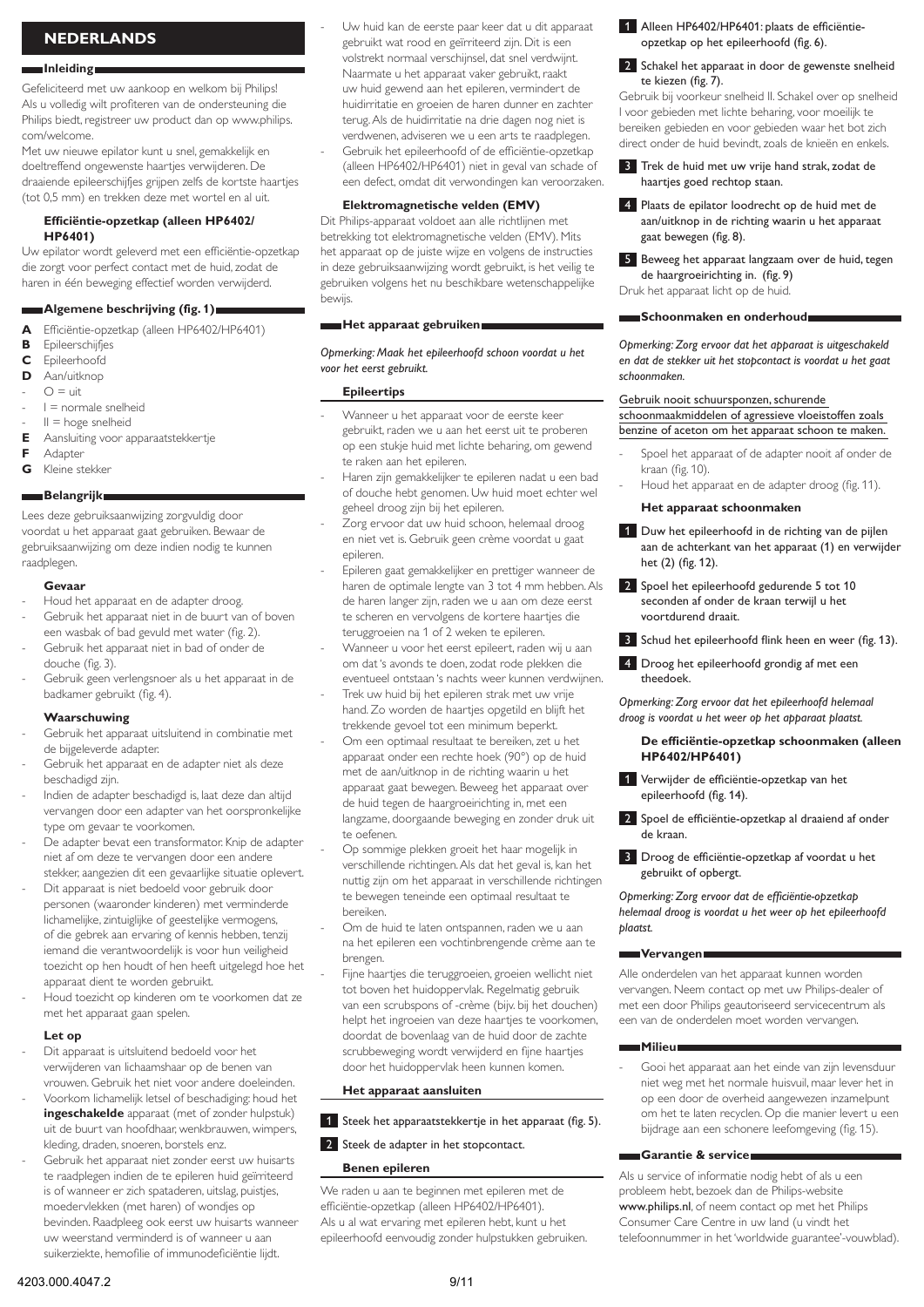Als er geen Consumer Care Centre in uw land is, ga dan naar uw Philips-dealer.